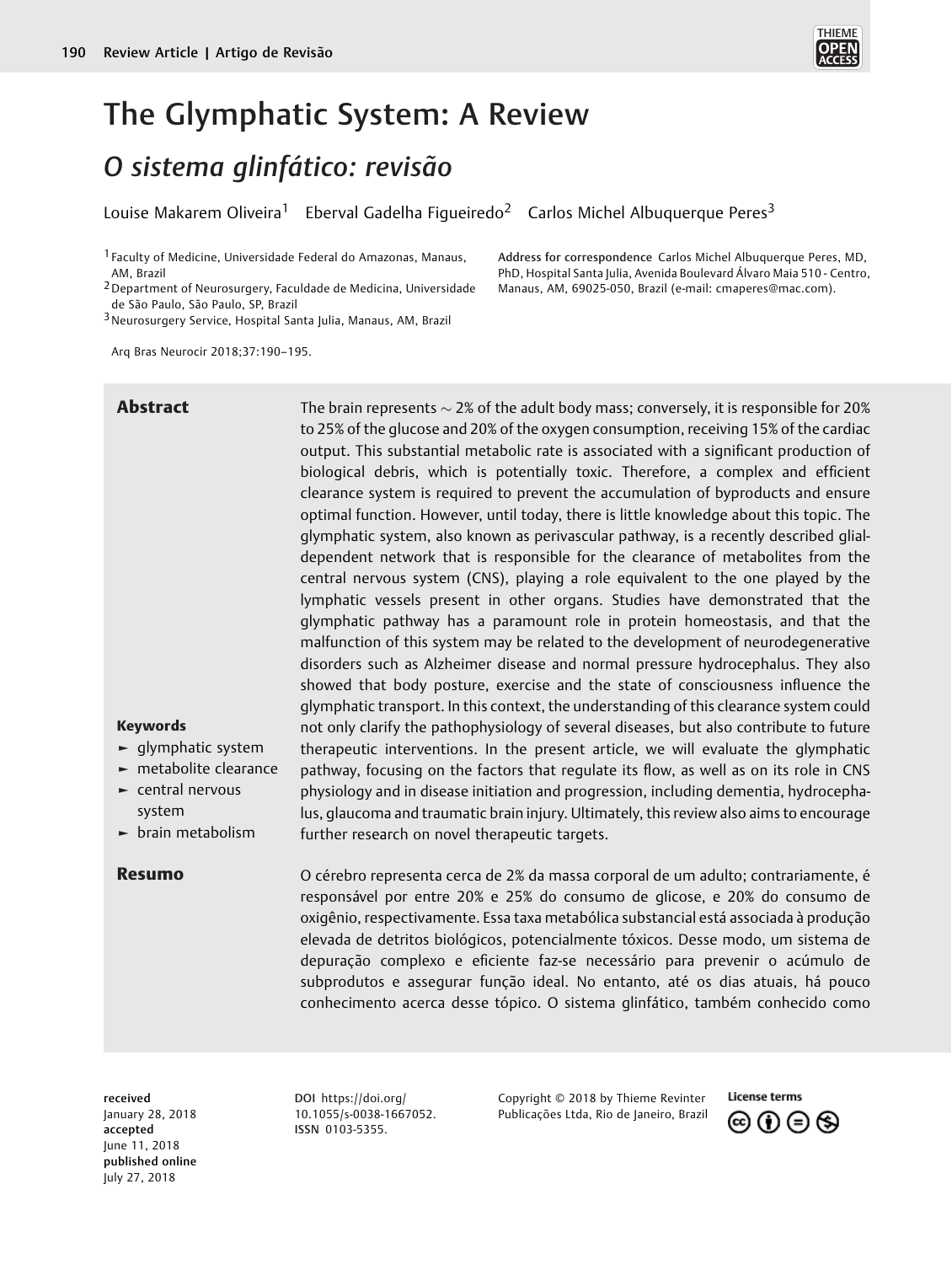via perivascular, é uma rede dependente de células da glia recentemente descrita, que é responsável pela depuração de metabólitos do sistema nervoso central (SNC), à semelhança dos vasos linfáticos presentes em outros órgãos. Estudos demonstraram que a via glinfática tem um papel fundamental na homeostase proteica, podendo sua disfunção ser associada ao desenvolvimento de transtornos neurodegenerativos, como a doença de Alzheimer e a hidrocefalia de pressão normal. Do mesmo modo, esses estudos demonstraram que a postura corporal, o exercício e o estado de consciência influenciam no transporte glinfático. Nesse contexto, o entendimento do sistema de depuração cerebral pode não só esclarecer a fisiopatologia de diversas doenças, como também contribuir para intervenções futuras. Neste artigo, revisaremos a via glinfática, focando em fatores que regulam o seu fluxo, e em seu papel na fisiologia do SNC e na iniciação e progressão de doenças, incluindo demência, hidrocefalia de pressão normal, glaucoma e traumatismo cranioencefálico. Por fim, esta revisão também visa estimular pesquisas sobre novos alvos terapêuticos.

#### Palavras-chave

- ► sistema glinfático
- ► depuração de metabólitos
- ► sistema nervoso central
- ► metabolismo cerebral

### Introduction

Lymphatic vessels are distributed all over the peripheral tissues, playing an important role in the removal of potentially toxic metabolic products, and representing the principal mean through which fluid excess and proteins from the interstitial spaces are transported to the blood. Albeit the density of these vessels relates to each tissue's metabolic rate, the central nervous system (CNS), which is responsible for over 20% of the body's metabolism, apparently lacks such structures.<sup>1</sup>

Formed by the end-feet of astrocytes and capillary endothelial cells with tight junctions and almost no pores, the blood-brain barrier (BBB) prevents the generation of an ultrafiltrate.<sup>2</sup> Although one could advocate that this justifies the absence of a lymphatic system, $<sup>2</sup>$  the need to remove toxic</sup> substances and macromolecules still relies on an efficient clearance pathway.

It has long been known that the blood vessels of the brain and the spinal cord are surrounded by perivascular spaces. These vessels have an inner wall made of the surface of vascular cells and an outer wall made of the end-feet of astrocytes, which are extensions that branch out from the glial cells. The function of these spaces, however, remained a mystery for years.<sup>3</sup> In the 1970s, it was documented that extracellular solutes administered into the brain parenchyma of a rat were transported faster than it could be explained by diffusion and established drainage pathways.<sup>2,4</sup> Almost a decade later, the perivascular channels became a focus of investigation, and rapid (4–10 minutes) periarterial influx of horseradish peroxidase injected in the subarachnoid space of mammals was demonstrated by Rennels and his team.<sup>5</sup> This research also claimed that highlighted arterial pulsations acted as a convective driver of the protein in the cerebrospinal fluid  $(CSF)$ <sup>2,5</sup> In 2012, Iliff and Nedergaard used fluorescent tracers of contrasting molecular weight to reproduce Rennels' experiment. They applied the substance into the CSF of mice, via either the cisterna magna or the lateral ventricles, and noticed both a slow absorption into the parenchyma from the ventricles and a fast influx into the

periarterial spaces when the tracers were administered into the cisterna. Furthermore, this study differentiated arteries and veins, enabling the understanding that dyes were transported along periarterial, but not perivenous spaces, and showing that while a physical barrier formed by the end-feet of the astrocytes trapped larger molecules, the smaller ones escaped from the periarterial spaces.<sup>2,6,7</sup>

Other studies by Illif and coworkers analyzed both the behavior of the functioning CNS when amyloid-β 1–40 (Aβ1–40) was injected into the brain parenchyma, and the importance of aquaporin-4 (AQP4) water channels for solute drainage and CSF transportation. The results revealed that the elimination of Aβ1–40 occurred partly through the perivenous spaces, and that genetic deletion of AQP4 led to a significantly reduced glymphatic clearance.<sup>2,6,7</sup> In 2016, a study conducted by Murlidharan evidenced parenchymal retention of adenoassociated viruses in aging mice, coinciding with AQP4 channel polarization loss, reinforcing the importance of aquaporins.<sup>8</sup>

This review is a summary of the current and past information on the glymphatic system, aiming to report what is known about the pathway's anatomy, histology, physiology and malfunction, and to assess its regulation factors and highlight important topics of discussion related to neurological disorders and their treatment.

### The Glymphatic System

Each one of these findings helped define what is now known as the "glymphatic system," a clearance pathway that comprises a network of periarterial and perivenous AQP4-dependent conduits. Nedergaard and Goldman named the system, combining the words glia – a type of brain cell, such as the astrocytes – and *lymphatic* – referring to the pathway's function.<sup>3</sup>

Macroscopically, the CSF produced by the choroid plexus within the ventricles moves from the lateral ventricles into the third ventricle via the interventricular foramen, and then flows to the fourth ventricle via the cerebral aqueduct. Afterwards, the CSF can either remain in the ventricular system and flow through the spinal canal, or flow out into the subarachnoid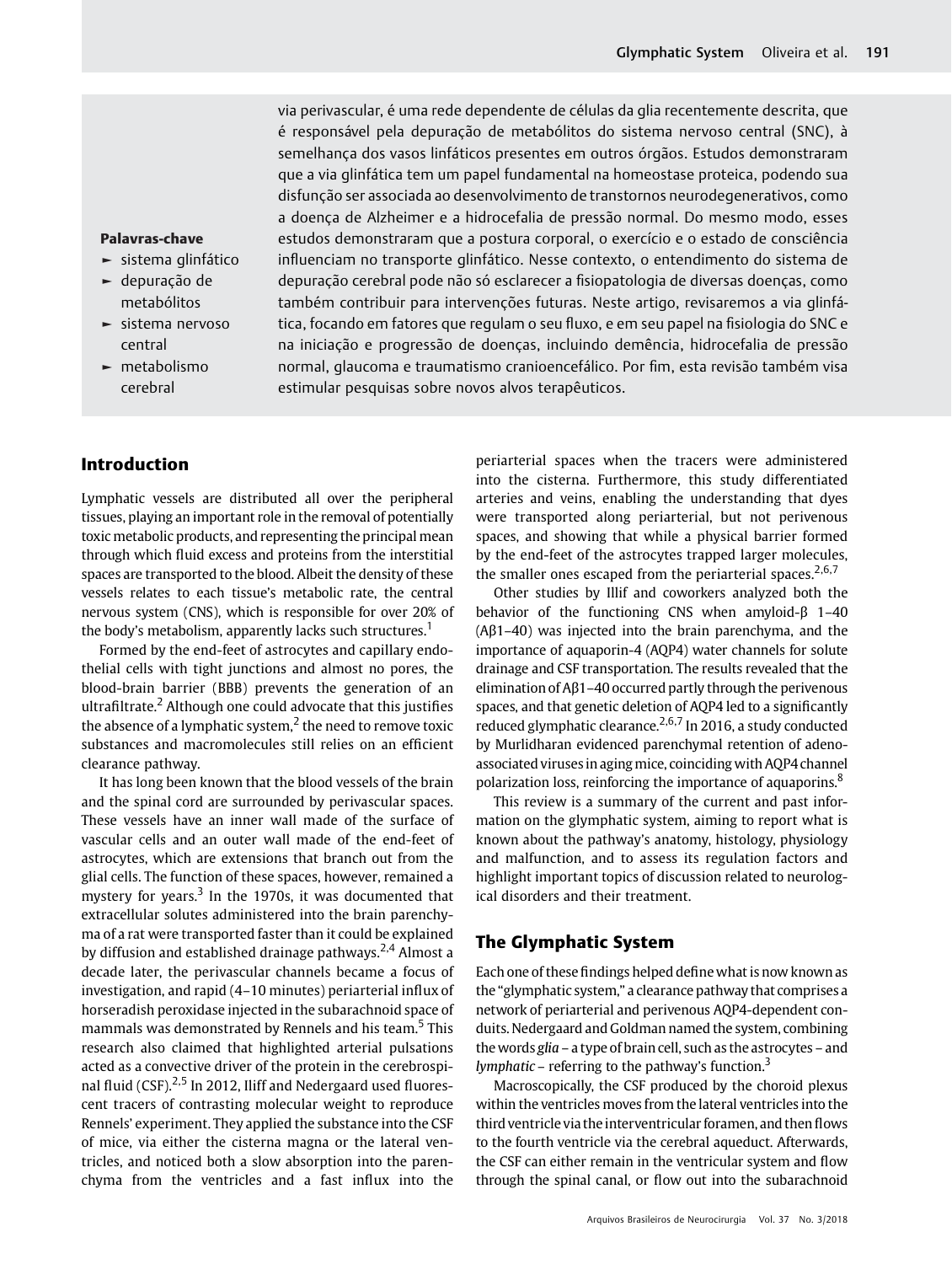

Fig. 1 Overview of the cerebrospinal and interstitial fluid through the glymphatic system. The cerebrospinal fluid (CSF) flows into the brain within the perivascular Virchow-Robin spaces surrounding arteries, driving the interstitial waste into the perivenous spaces. This process depends on aquaporin-4 (AQP4), which is abundant in the astrocytic end-feet that circumscribe both arteries and veins.

space (SAS) via the foramina of Luschka (lateral) and Magendie (medial), being later absorbed by the arachnoidal villi.

Microscopically, however, a new glymphatic flow was described (►Fig. 1). According to this model, the CSF enters the brain through the perivascular Virchow-Robin spaces surrounding the arteries from the subarachnoid space, $9$ passing into the interstice via the astrocytic AQP4 (abundant in astrocytic end-feet), which line these arteries and arterioles. Subsequently, the CSF enters the brain parenchyma, a process driven by diffusion, convection and local mixing with the interstitial fluid (ISF). The resulting CSF-ISF exits the interstitial space (ISP) through the AQP4 channels lining the Virchow-Robin spaces surrounding the veins.<sup>2,3,6,7</sup>

#### Results

#### Influencing Factors

It has been demonstrated that many factors influence the glymphatic transport. Among them, the neuroinflammation associated with aging, the brain's arousal level, body posture and voluntary exercise stand out. In this section, we evaluate each of these factors. ►Table 1 shows a summary of the main implications of these factors to the glymphatic system.

#### Aging

Aging is characterized by chronic, low-grade inflammation, $10$  which neurologically expresses itself through the activation of microglia and astrocytes, resulting in alterations in morphology and function, thus leading to cognitive impairment.<sup>11,12</sup> The AQP4, which is essential to the proper function of the glymphatic via, relocates from the feet to the somata of the astrocytes, impairing the function of the system by preventing CSF-ISF perivascular exchange.<sup>13</sup>

Neuroinflammation is also associated with protein misbalance.<sup>14</sup> As glymphatic homeostasis is lost, aberrant accumulation of waste products occurs; among these waste products, hyperphosphorylated and misfolded proteins stand out.<sup>3,15,16</sup> Intracellular processes, including proteasomal degradation and autophagy, are often enough to remove such substances without further repercussion.<sup>1</sup> However, that does not fully justify the waste clearance mechanisms, as it is undisputed that some proteins are released into the interstitial fluid.

Moreover, arterial pulsations, essential to CSF movement,<sup>17</sup> are reduced in elderly patients, resulting in a progressively impaired glymphatic transport.<sup>18</sup> These facts partially explain why neurodegenerative diseases such as Alzheimer usually affect the elderly.

#### Sleep

Sleep is known to be restorative, but the reason behind this concept has not been fully disclosed. On 2013, Xie et al investigated the impact of sleep on the behavior of the glymphatic system, using in vivo two-photon imaging to compare CSF influx into the cortex of anesthetized, awake, and sleeping mice. This study confirmed that sleeping plays a vital role in the efficiency of metabolite clearance, with the

Table 1 Factors that influence the glymphatic system and their main implications

| Influencing factors | Glymphatic system implication                                                                                                                                                                                         |
|---------------------|-----------------------------------------------------------------------------------------------------------------------------------------------------------------------------------------------------------------------|
| Aging               | Aging leads to neuroinflammation, which is associated with protein imbalance. <sup>10-12</sup><br>The glymphatic system is also less efficient in the elderly due to a reduction in arterial pulsations <sup>18</sup> |
| Sleep               | The glymphatic parthway is responsible for 40% of the total amyloid- $\beta$ clearance during sleep <sup>19</sup>                                                                                                     |
| Body posture        | Glymphatic transport and amyloid- $\beta$ clearance are higher in the lateral and supine positions <sup>24</sup>                                                                                                      |
| Voluntary exercise  | $^1$ Voluntary running diminishes amyloid- $\beta$ deposit and attenuates the inflammatory activation of glial cells <sup>25</sup>                                                                                    |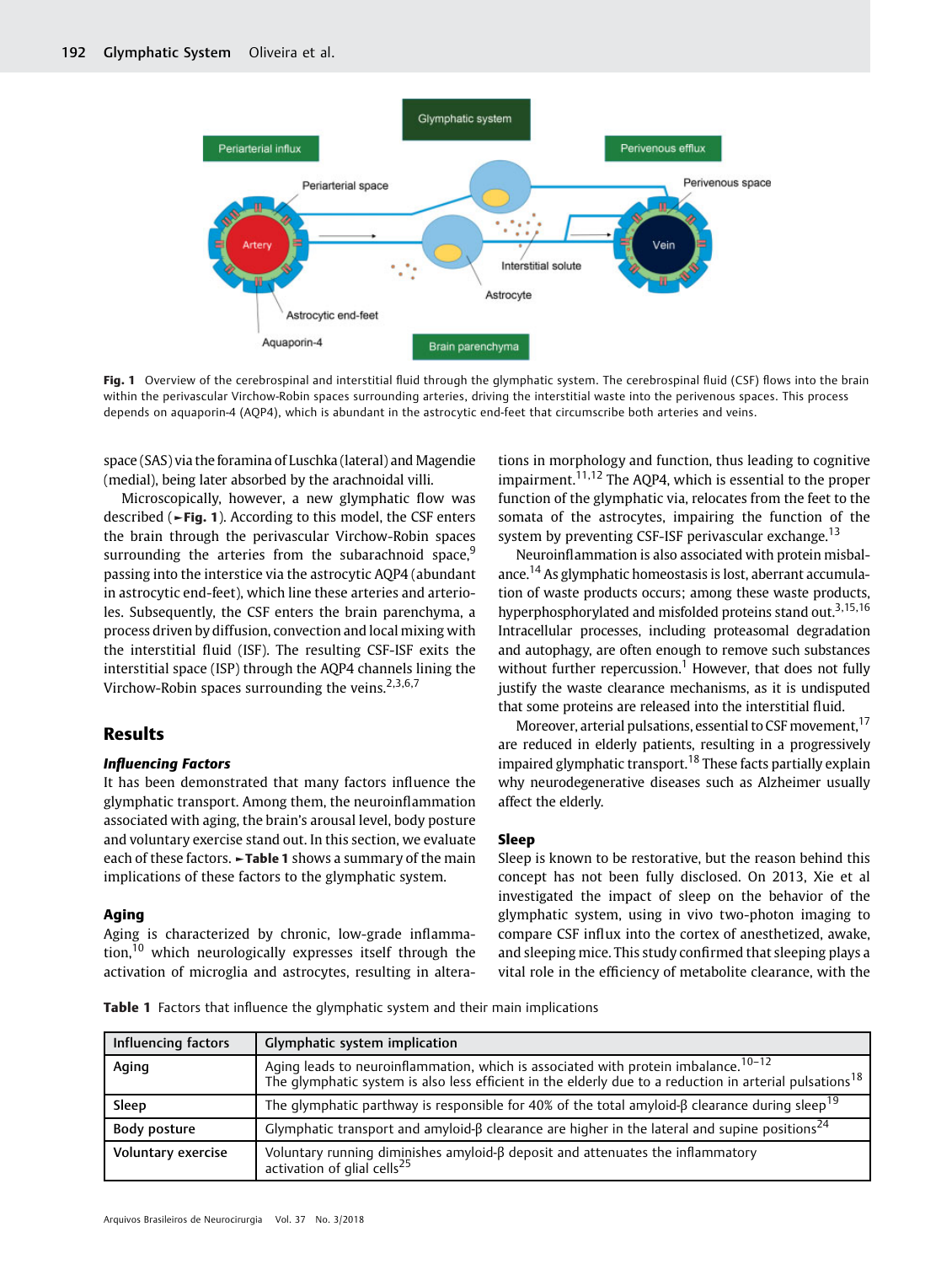glymphatic pathway being responsible for 40% of the total Aβ clearance during sleep.<sup>19</sup> This discovery reinforces the idea that continued lack of sleep can lead to cognition impairment, seizures, dementia, and even death. $20,21$  Similarly, during anesthesia, the interstitial space of the brain also expands when compared to its size during the awake state, suggesting that it is not the circadian rhythm but the arousal level that determines volume alterations and subsequent clearance efficacy.<sup>19</sup>

#### Body Posture

In 2015, Lee and Xie et al evaluated the influence of body posture on the glymphatic pathway of the brain. They advocated that cerebral hemodynamics and intracranial pressures were highly influenced by body posture.<sup>22,23</sup> Glymphatic transport and Aβ clearance are higher in the lateral and supine positions.<sup>24</sup>

#### Voluntary Exercise

In 2017, He et al determined the effects of voluntary exercise on glymphatic clearance of Aβ and on neuroinflammation by assessing aging mice. According to their findings, voluntary running diminishes the deposit of Aβ, therefore restoring protein homeostasis, and it also attenuates the inflammatory activation of glial cells. Overall, glymphatic clearance was optimized by exercise, which clinically reflected on cognitive improvement.<sup>25</sup>

#### Diseases

The role of the glymphatic pathway on several neurological diseasesis animportant research topic. The systemis especially linked to neurodegenerative disorders, such as Alzheimer disease, normal pressure hydrocephalus, glaucoma and traumatic brain injury. In ►Table 2 the glymphatic pathway malfunction related to these diseases is summarized.

#### Alzheimer Disease

Alzheimer disease, the leading cause of dementia, is histologically characterized by tau and  $\text{AB}$  accumulation.<sup>26</sup> Whereas the former protein is brain-specific microtubule-associated, the latter is a proteolytic fragment of the transmembrane amyloid precursor.<sup>27</sup> As aforementioned, aging is associated with various alterations that ultimately lead to glymphatic impairment, and, thus, to Aβ accumulation.

Strategies that improve, or even restore, proper waste clearance have a promising role in preventing or delaying the onset of Alzheimer disease. A study by Ren et al showed that n-3 polyunsaturated fatty acids (PUFAs) significantly promote extracellular Aβ clearance from the brain. The study linked the result to the AQP4- dependent glymphatic system, as such beneficial effects were absent in AQP4-knockout mice.<sup>13</sup> This research also demonstrated that n-3 PUFAs markedly inhibit the activation of astrocytes and protect the AQP4 polarization in the affected brain region after Aβ injection.

Despite the efforts to find a drug that enhances Aβ clearance, positively affecting those suffering from Alzheimer disease, a double-blind, placebo-controlled phase 3 trial published in the New England Journal of Medicine in 2018 reported no benefits after the administration of solanezumab, a humanized monoclonal antibody designed to increase Aβ brain clearance.<sup>28</sup>

#### Normal Pressure Hydrocephalus

The CSF flow is dependent on the cardiac cycle. The brain and intracranial vasculature expand and compress the lateral and third ventricles during the systole, forcing the CSF to flow caudally. Conversely, they contract during the diastole, so the movement through the cerebral aqueduct reverses.<sup>9</sup>

Once arterial pulsations power the CSF flow, diseases characterized by reduced intracranial compliance, hence diminished pulsations, can be related to the glymphatic pathway.<sup>29</sup> An important disease in this context is idiopathic normal pressure hydrocephalus (INPH), which is characterized by gait ataxia, urinary incontinence and dementia. The link between INPH and the glymphatic system could explain the high association between this disease and Alzheimer,  $30$ as well as why dementia is a strong feature of INPH.

Shunt surgeries are the best option for most cases of INPH, with no conservative management being fully effective.<sup>31</sup> The clinical presentation of INPH, nonetheless, is not sufficient to indicate surgery, as each symptom can result from several pathologies. Therefore, predictive tests, such as the CSF tap test, are necessary to determine the responsiveness of the shunt.<sup>32</sup> In 2017, Ringstad et al published a study<sup>33</sup> that aimed to assess CSF flow characteristics and glymphatic function in 15 patients with INPH, comparing them with 8 reference subjects. Until then, this assessment had been limited to rodents. $34$ 

Table 2 Glymphatic system malfunctions related to neurodegenerative diseases

| <b>Diseases</b>               | Glymphatic system malfunction                                                                                                                                                 |
|-------------------------------|-------------------------------------------------------------------------------------------------------------------------------------------------------------------------------|
| Alzheimer disease             | The disorder is characterized by tau and amyloid- $\beta$ accumulation, leading to diminished glymphatic efficiency $^{26}$                                                   |
| Normal pressure hydrocephalus | Glymphatic function is reduced in mice with normal pressure hydrocephalus<br>due to reduced arterial pulsations <sup>33</sup>                                                 |
| Glaucoma                      | Raised intraocular pressure leads to amyloid- $\beta$ and tau accumulation <sup>43,44</sup>                                                                                   |
| Traumatic brain injury        | Glymphatic pathway function can be reduced up to 60% after a traumatic brain injury, for at least one month, enabling the accumulation of tau and other proteins <sup>6</sup> |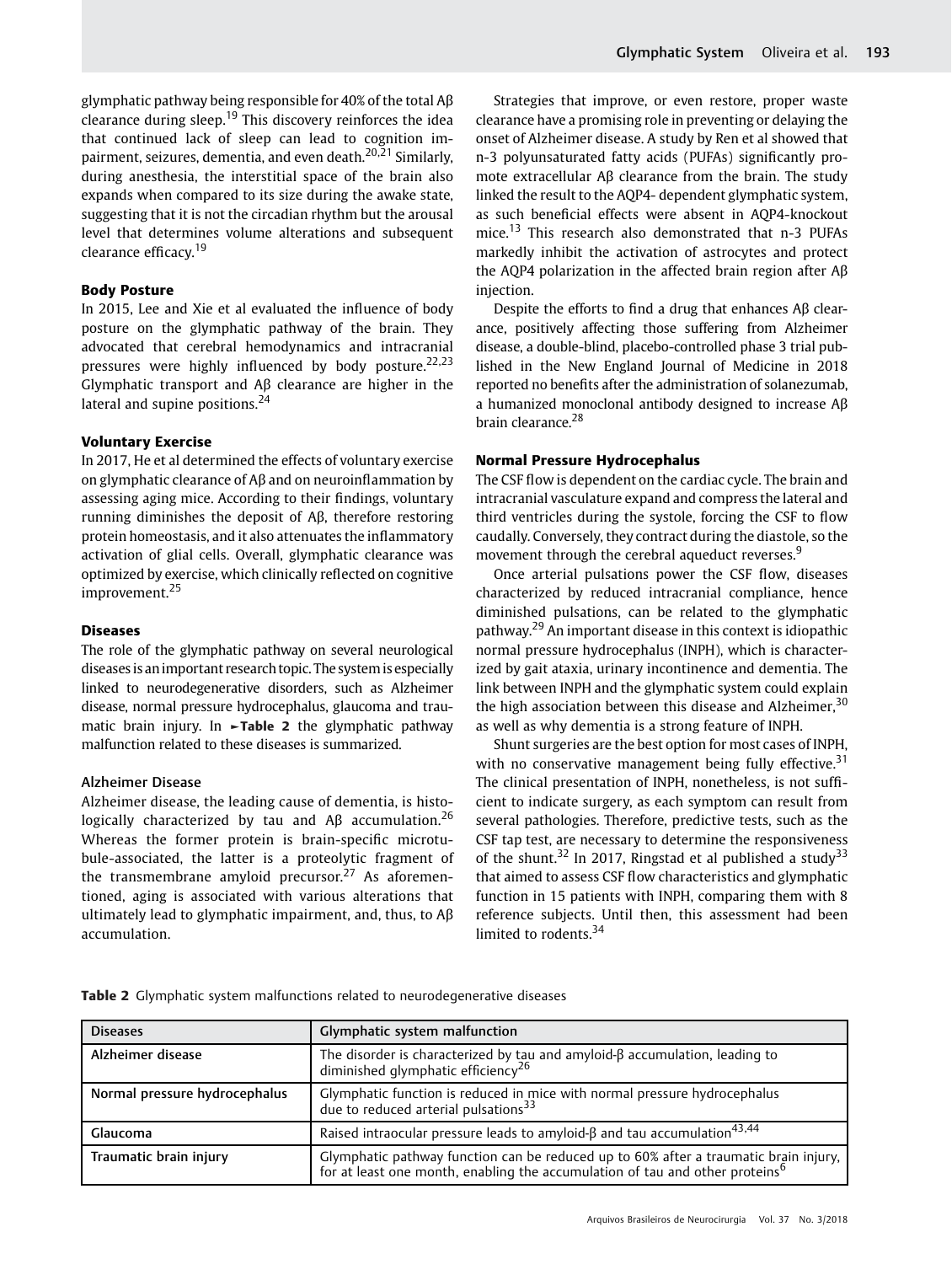Intrathecal contrast (gadobutrol) served as a cerebrospinal fluid tracer, and T1-weighted magnetic resonance imaging (MRI) exams revealed delayed glymphatic clearance in INPH patients. The study by Ringstad et al also reaffirmed the paramount role of intracranial pulsations for glymphatic transport, and showed a glymphatic peak of enhancement overnight, suggesting increased glymphatic function during sleep. Finally, the study<sup>33</sup> presented the glymphatic MRI as a potential mechanism to evaluate the metabolic function of the brain, a subject also debated in another article. $35$ 

#### Glaucoma

Glaucoma, one of the leading causes of irreversible blindness, is another complex neurodegenerative disease.<sup>36,37</sup> Both the pressure and composition of the CSF surrounding the optic nerve influence the pathogenesis of this disease. $38-40$ 

A link between glaucoma and Alzheimer disease was suggested once some studies associated Aβ accumulation to the apoptosis of retinal ganglion cells. $41-43$  Chronically raised intraocular pressure leads to caspase-3-mediated irregular processing of the amyloid precursor protein, hence increasing Aβ to a neurotoxic level. It was also demonstrated that targeting Aβ and blocking its effects represents an efficient treatment strategy for glaucoma.<sup>43</sup> Additionally, Yoneda et al associated glaucoma and tau accumulation.<sup>44</sup>

The second cranial nerve is an extension of the CNS itself;<sup>45</sup> therefore, it has a glymphatic system.<sup>46</sup> Ergo, the aforementioned treatment implications to Alzheimer disease could possibly be applied to glaucoma.

#### Traumatic Brain Injury

Traumatic brain injury (TBI) is an established risk factor for the development of dementia, $47$  with neurofibrillary tangles of tau protein commonly present in the posttraumatic brain.<sup>6</sup> It was observed that following brain injury there is a significant release of tau into the ISF and CSF, possibly due to the axonal damage. $48-50$  A study by Iliff et al added that a large proportion of interstitial monomeric tau is cleared from the cortex by bulk flow along the white matter tracks and perivascular system.<sup>6</sup>

As previously mentioned, the glymphatic system has a pivotal role in the clearance of interstitial solutes, including tau and Aβ. After TBI, it was demonstrated that the glymphatic pathway function could be reduced by  $\sim$  60%, an impairment that persisted for at least one month after the trauma, explaining the brain's vulnerability to tau aggregation and subsequent neurodegeneration.<sup>6</sup>

### Conclusion

Despite the research advances, there is still much to find out about the glymphatic system, which remains a novel concept. It is important to recognize its existence, with all its implications, such as the pathway's association with the development of neurodegenerative diseases. In this context, further elucidation is necessary to enable new perspectives for the development of novel therapeutic and diagnostic strategies for these disorders. For instance, although recent studies reinforce the idea that a

perivascular system exists in the eye and optic nerve, the glymphatic hypothesis of glaucoma has not yet been scientifically proved. The relationship of Alzheimer disease and normal pressure hydrocephalus to the pathway, likewise, is not fully comprehended, and further investigation is needed. It is also necessary to understand how alterations in awareness state, body posture and exercise habits can influence protein clearance, to benefit the patient. A multidisciplinary discussion, with physiotherapists, neurologists and neurosurgeons, is mandatory in order to achieve better outcomes when managing glymphatic disorders.

#### Conflicts of Interest

The authors have no conflicts of interest to disclose.

#### References

- 1 Nedergaard M. Neuroscience. Garbage truck of the brain. Science 2013;340(6140):1529–1530
- 2 Benveniste H, Lee H, Volkow ND. The Glymphatic Pathway. Neuroscientist 2017;•••:1073858417691030
- 3 Nedergaard M, Goldman SA. Brain Drain. Sci Am 2016;314(03): 44–49
- 4 Cserr HF, Cooper DN, Milhorat TH. Flow of cerebral interstitial fluid as indicated by the removal of extracellular markers from rat caudate nucleus. Exp Eye Res 1977;25(Suppl):461–473
- 5 Rennels ML, Gregory TF, Blaumanis OR, Fujimoto K, Grady PA. Evidence for a 'paravascular' fluid circulation in the mammalian central nervous system, provided by the rapid distribution of tracer protein throughout the brain from the subarachnoid space. Brain Res 1985;326(01):47–63
- 6 Iliff JJ, Chen MJ, Plog BA, et al. Impairment of glymphatic pathway function promotes tau pathology after traumatic brain injury. J Neurosci 2014;34(49):16180–16193
- 7 Iliff JJ, Wang M, Liao Y, et al. A paravascular pathway facilitates CSF flow through the brain parenchyma and the clearance of interstitial solutes, including amyloid β. Sci Transl Med 2012;4 (147):147ra111
- 8 Murlidharan G, Crowther A, Reardon RA, Song J, Asokan A. Glymphatic fluid transport controls paravascular clearance of AAV vectors from the brain. JCI Insight 2016;1(14):e88034
- 9 Bradley WG Jr. CSF Flow in the Brain in the Context of Normal Pressure Hydrocephalus. AJNR Am J Neuroradiol 2015;36(05): 831–838
- 10 Franceschi C, Campisi J. Chronic inflammation (inflammaging) and its potential contribution to age-associated diseases. J Gerontol A Biol Sci Med Sci 2014;69(Suppl 1):S4–S9
- 11 Di Benedetto S,Müller L,Wenger E, Düzel S, Pawelec G. Contribution of neuroinflammation and immunity to brain aging and the mitigating effects of physical and cognitive interventions. Neurosci Biobehav Rev 2017;75:114–128
- 12 Barrientos RM, Kitt MM, Watkins LR, Maier SF. Neuroinflammation in the normal aging hippocampus. Neuroscience 2015;309:84–99
- 13 Ren H, Luo C, Feng Y, et al. Omega-3 polyunsaturated fatty acids promote amyloid-β clearance from the brain through mediating the function of the glymphatic system. FASEB J 2017;31(01): 282–293
- 14 Raha AA, Henderson JW, Stott SR, et al. Neuroprotective Effect of TREM-2 in Aging and Alzheimer's Disease Model. J Alzheimers Dis 2017;55(01):199–217
- 15 Eckert A, Hauptmann S, Scherping I, et al. Oligomeric and fibrillar species of beta-amyloid (A beta 42) both impair mitochondrial function in P301L tau transgenic mice. J Mol Med (Berl) 2008;86 (11):1255–1267